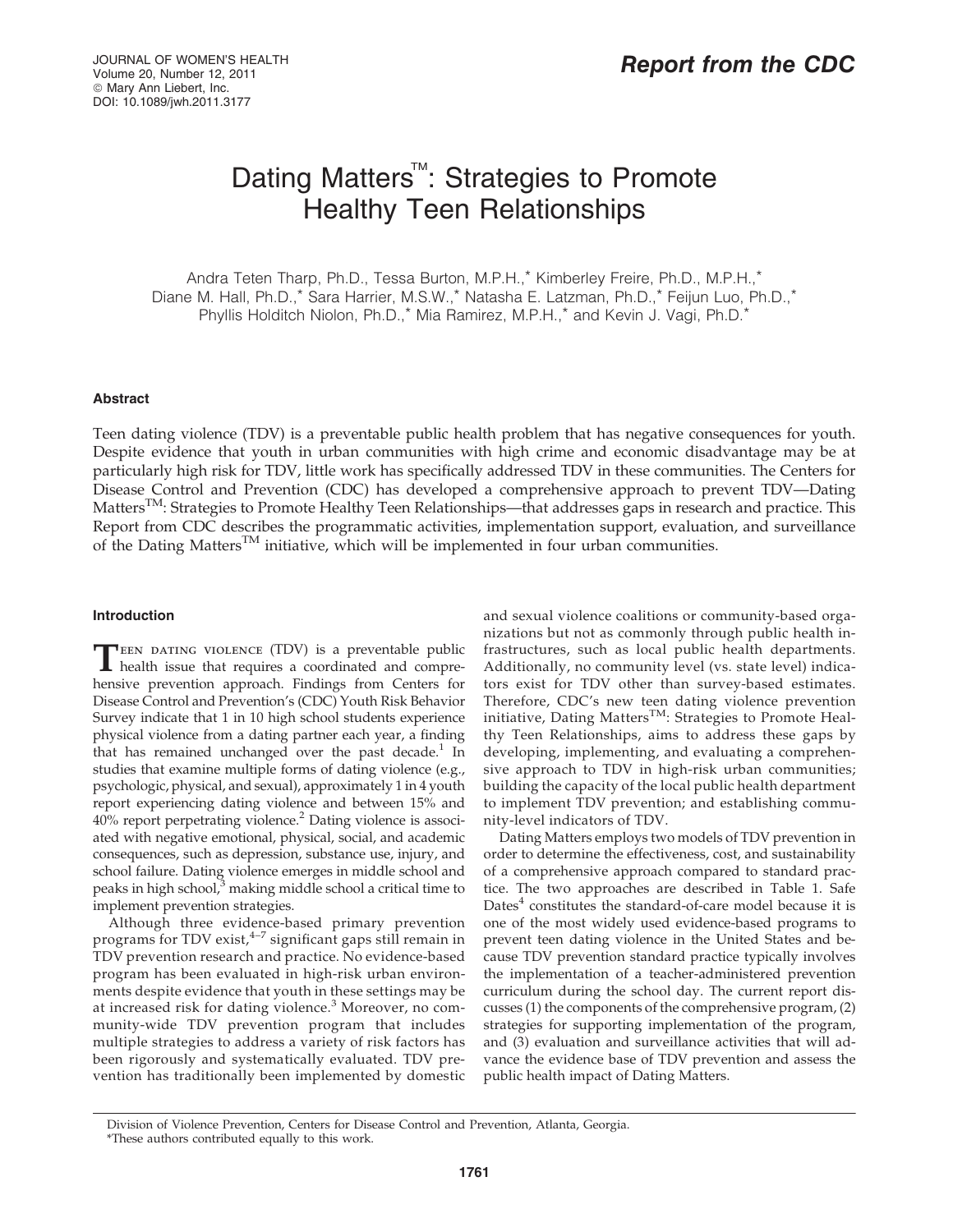|  | TABLE 1. TWO PREVENTION APPROACHES IN DATING MATTERS <sup>TM</sup> : |
|--|----------------------------------------------------------------------|
|  | STRATEGIES TO PROMOTE HEALTHY TEEN RELATIONSHIPS                     |

| Grade | Youth/peers                                   | Parent/guardian                        | <i>Educators</i>                  | Communications                            | Policy                               |
|-------|-----------------------------------------------|----------------------------------------|-----------------------------------|-------------------------------------------|--------------------------------------|
|       | Standard practice                             |                                        |                                   |                                           |                                      |
|       | 8th Safe Dates                                |                                        |                                   |                                           |                                      |
|       | Comprehensive approach                        |                                        |                                   |                                           |                                      |
|       | 6th Adapted Student<br>Currichum <sup>a</sup> | Adapted Parent's Matter! <sup>a</sup>  | Dating Matters<br>online training | Communications<br>strategies <sup>a</sup> | Policy enhancement<br>or development |
| 7th   | Adapted Student<br>Curriculum <sup>a</sup>    | Adapted Parent Curriculum <sup>a</sup> |                                   |                                           |                                      |
| 8th   | <b>Adapted Safe Dates</b>                     | Adapted Families for Safe Dates        |                                   |                                           |                                      |

<sup>a</sup>Centers for Disease Control and Prevention (CDC) has developed curriculum and communications strategies.

## Program Components

#### Communities and local health departments

Evidence suggests that TDV is a significant problem in economically disadvantaged urban communities, where often, because of environmental factors, an accumulation of risk factors for violence exists. However, current research and practice have not addressed this gap. Local (i.e., city or county) public health departments in collaboration with CDC are uniquely primed and positioned to address these gaps. Local public health departments have direct contact with large numbers of people and well-established intervention channels, including direct services to high-risk urban communities and, often, a daily presence in schools.<sup>8</sup> They have experience working with local media, local government, and community organizations—all key partners in preventing TDV, and have a sustainable infrastructure that could be used to address TDV. Therefore, Dating Matters will build the capacity of urban, local public health departments to address this problem in their jurisdictions, with federal support. Through Dating Matters CDC will work with local health departments serving the cities of Baltimore, Ft. Lauderdale, Chicago, and Oakland to implement the standard and comprehensive approaches. Each health department has selected 10 to 12 neighborhoods that contain a middle school within their jurisdiction that have above average rates of crime and economic disadvantage. Half of these schools will implement the standard approach with basic technical assistance, and half will implement the comprehensive approach with intensive technical assistance.

## Youth and parent curricula

Middle schools assigned to the comprehensive program will implement TDV prevention programming in 6th, 7th, and 8th grades. Similarly, parents/guardians of students attending 6th, 7th, and 8th grades in middle schools assigned to the comprehensive program will receive family-based TDV prevention curricula. Although the curriculum delivered to each grade level is designed to be distinct and applicable to students and parents/guardians regardless of prior exposure or participation, each year of programming builds on the knowledge and skills learned in previous years. The student and parent/guardian programs are described below in turn.

Students in 8th grade classrooms will receive Safe Dates, an evidence-based program for the prevention of TDV.<sup>4</sup> Safe Dates was selected because of its demonstrated effects preventing multiple forms of TDV for boys and girls. Students in 6th and 7th grade classrooms will receive evidence-informed, CDC-developed TDV prevention. These curricula were designed to be developmentally appropriate downward extensions of Safe Dates, with additional programming to address (1) healthy and unhealthy behaviors in all relationships, broadly defined (e.g., peers, family), (2) contemporary issues facing students (e.g., social media), and (3) a broad constellation of risk factors and problems often comorbid with TDV (e.g., substance use, risky sexual behavior).

Parents/guardians of students in the 8th grade will receive Families for Safe Dates,<sup>9</sup> a TDV prevention curriculum that is completed at home by parents and teens. Parents/guardians of students in the 6th grade will receive Parents Matter!, an evidence-based, group-format prevention program designed to enhance protective parenting practices and encourage parent/child communication about sexuality and sexual risk behaviors.<sup>10,11</sup> In consultation with the program developer, this curriculum has been adapted to include content on healthy dating relationships and TDV. Finally, parents/ guardians of students in the 7th grade will receive an evidence-informed, CDC-developed curriculum that is best conceptualized as a hybrid of the 6th and 8th grade curricula, in both format and content; that is, it includes in-person sessions in addition to at-home assignments and focuses on both sexual risk reduction and TDV prevention.

## Educator training and communications campaign

CDC and Liz Claiborne Inc. created Dating Matters: Understanding Teen Dating Violence Prevention, an interactive, online TDV prevention course. This training provides educators with knowledge and resources regarding TDV and motivates them to implement prevention measures in their schools. The training has three learning modules that cover understanding TDV and its consequences, risk factors for TDV, and the importance of healthy relationships. All educators in the middle schools implementing the comprehensive approach will complete this training, which is available free of charge at www.vetoviolence.org.

The communication campaign for Dating Matters promotes healthy dating relationships among youth aged 11–14 within the selected communities. The key messages focus on changing the social environment and norms about TDV. The campaign includes innovative and creative products and marketing strategies geared toward youth in high-risk urban communities.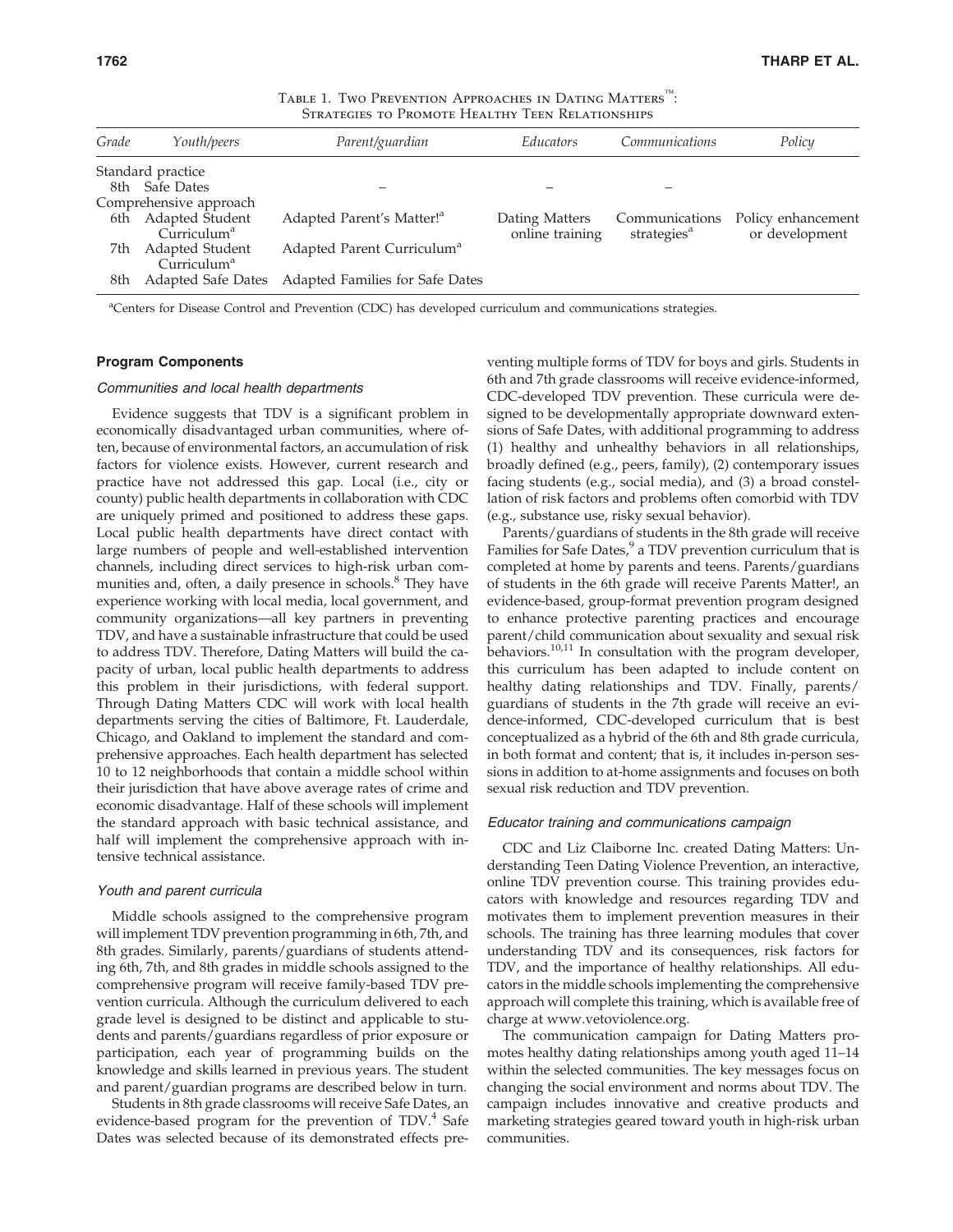## Policy development

Awareness of TDV has been increasing in recent years, and several states have introduced (and some passed) bills that mandate school TDV prevention programs and policies. The bills vary greatly in comprehensiveness and specificity, and there is little to no evidence that the level of enforcement or quality of policy and program implementation is being monitored or assessed. CDC is working to address these gaps through the policy component of Dating Matters. Local health departments will assess existing policies related to TDV prevention in the community and determine how to best fill local (e.g., neighborhood, school) policy gaps and enhance relevant existing policies as part of the initiative. To assist health departments in this process, CDC is developing the Dating Matters: Policy Package, a collection of tools and information that will inform the process of TDV prevention policy assessment, enhancement, and development. The package will also provide information on how best to track aspects of the policy development, implementation, and, if appropriate, effectiveness. This is a crucial first step in learning more about which policies are effective at preventing TDV and promoting healthy teen relationships.

## Implementation Support

In addition to the programmatic components of Dating Matters described, CDC will provide extensive support for the implementation of Dating Matters through training, technical assistance, and tools. The goals of the implementation support are to facilitate implementation, enhance community buy-in for Dating Matters, increase community capacity to implement Dating Matters, and ensure program sustainability so that Dating Matters remains in the communities even after this initial funding has ended.

#### Capacity and readiness assessment

CDC has a commitment to enhancing the capability of public health departments to support violence prevention. Through Dating Matters, CDC will work with local health departments to improve their capacity to support TDV prevention in the areas of curricula implementation, policy, communication, surveillance, and evaluation. CDC is developing a capacity and readiness assessment to assist grantees with addressing local gaps in capacity related to TDV prevention. The assessment includes general and TDV prevention-specific capacity areas. General capacity refers to a local health department's overall functioning and operations, such as organizational culture and climate and leadership effectiveness. TDV prevention-specific capacity refers to the local health department's ability to implement and support Dating Matters and other efforts intended to prevent TDV. The assessment also has components that can be administered in schools and community-based organizations that are implementing Dating Matters. It is anticipated that the assessment tool will be accessed online, and a tailored data report for each grantee will be generated through the online system. In addition to describing level of capacity in different areas (i.e., low to high), the report will identify resources to assist grantees with addressing capacity gaps and will link to an online action plan. This innovative approach to streamlining assessment and action planning in a single online tool is in-

tended to accelerate grantees' learning and their actions to improve their organizational capacity in preparation for implementing the initiative.

#### Adaptation package

Implementing Dating Matters in urban communities may require adaptation of its evidence-based curricula, which have been evaluated in nonurban settings. Recognizing the balance between maintaining fidelity to the original curricula implementation and adaptations that may be needed to reflect the cultural context of urban youth and families, $12,13$  CDC is developing a comprehensive adaptation package for Dating Matters grantees. The package includes detailed guidance and tools to assist grantees with identifying potential adaptations that will not compromise core components of the curricula. The adaptation package is organized in three stages: preparation, adaptation, and implementation. Preparation includes gathering key stakeholders (e.g., curricula facilitators, youth, and parents), implementing a capacity and readiness assessment, reviewing community indicators, and using collected information to inform potential adaptations and prepare for implementation. Adaptation includes working with key stakeholders to review and adapt curricula using a systematic process and documenting adaptations. This stage also includes revising curricula to integrate adaptations and testing adaptations with end-users. Examples of cultural adaptations are changing names and cultural references in scenarios, updating technology, and using local statistics to describe TDV. Implementation includes implementing the adapted curricula and documenting the process. This part of the adaptation package is a companion to the overall implementation guidance CDC will provide to Dating Matters grantees. CDC has worked with the curricula developers, adaptation experts, and practitioners who have implemented the curricula to design a package that reflects the foundational science behind the curricula and an accessible process for systematic adaptations. The amount of adaptation will be determined by each community and will vary by each curriculum, such that some communities may choose to do very little adaptation and some curricula may allow for little adaptation.

## Technical assistance (TA)

Each of the funded health departments will implement the comprehensive model of TDV prevention in five to six schools/neighborhoods and those neighborhoods will receive intensive implementation support. The five to six school/ neighborhoods that will be implementing the standard model of TDV prevention will receive basic implementation support. Basic support includes such activities as conducting one-time trainings or workshops, providing tools and documents, and providing brief consultation via email or phone. Intensive support includes a stable, ongoing, and negotiated relationship between the TA provider and recipient that consists of a purposeful planned series of activities, frequent communication, on-site work, collaboration at multiple levels, and coaching.14,15 All implementers will receive the requisite training necessary to implement the programs, and implementers in the comprehensive condition will also receive ongoing TA throughout implementation, which will include TA around the capacity and readiness assessment and adaptation process described above.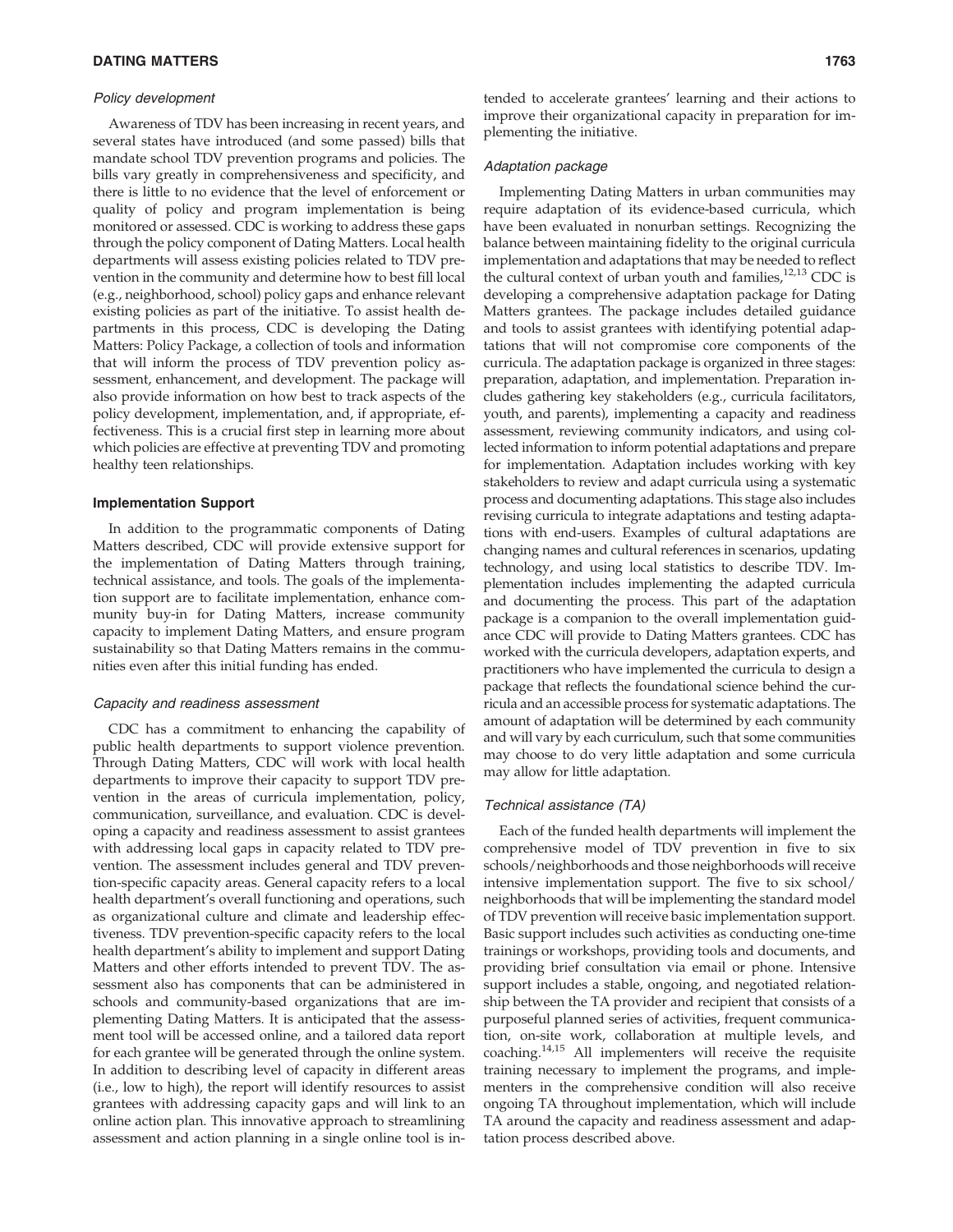## Surveillance and Evaluation Components

### Indicator development and validation

Because surveillance systems for TDV among middle school-aged youth are unavailable or vary by community, many communities are unable to assess or monitor TDV without conducting self-report surveys of students. To address this gap, Dating Matters will aim to identify and validate indicators of TDV in each of the four communities. Indicators of TDV would be other behaviors that are regularly assessed in a community that are highly correlated with TDV, such that community leaders could have confidence that an increase or decrease in an indicator of TDV is associated with an increase or decrease in TDV perpetration or victimization. Indicator data will be compiled from education, law enforcement/judicial, and healthcare data systems that are available in each funded city. Indicator data will be collected at all sites during each year of data collection. Although it is expected that not all areas will have the same (or even similar) information that can be used as indicator data, the goal is to gather the best and most comparable data across sites. The sources of reliable indicator data identified in Dating Matters can then be used to obtain rough estimates of TDV within other high-risk urban communities.

### Cross-site outcome evaluation

The outcome evaluation for Dating Matters will employ a rigorous design in which we compare the effectiveness of the comprehensive and standard approaches. This design will allow us to determine if the additional benefits of a comprehensive initiative justify the additional time and resources necessary for a community to implement it. Within each community, 10 to 12 schools will be randomized to the comprehensive or standard approaches, with an anticipated 23 schools per condition (46 schools total). Data will be collected from students, parents, and educators. In all, six cohorts of students will be surveyed: those who are in 6th, 7th, and 8th grades during the first year of implementation plus each new cohort of 6th graders in the second, third, and fourth implementation years. It is anticipated that students will be surveyed regularly during each school year in middle school and when they matriculate into high school. To examine the outcomes targeted by the programmatic components, the outcome evaluation will assess students' self-reports of perpetration and victimization of physical, sexual, and psychologic dating violence and stalking, as well as additional outcomes, such as sexual risk taking, depression and anxiety, self-directed violence, and peer violence/bullying. Parent outcomes include communication with children, positive parenting skills, monitoring, and supervision and will be assessed via survey twice per year. Educator outcomes include school climate and increased awareness of TDV and will be assessed via anonymous survey once annually.

## Process and implementation evaluation

Given the critical roles that successful implementation and a thorough process evaluation play in prevention, CDC is interested in learning more about the context and fidelity of the Dating Matters implementation. The aspects of context that will be examined include an organizational climate that supports implementation (e.g., providing resources, organizational actions, and incentives for implementation); the aspects of fidelity that will be examined include consistency and quality of implementation.<sup>16,17</sup> In addition, several tools and methods will be used to track and monitor what is being implemented and what dosage of Dating Matters students, parents, and educators receive.

#### Cost estimation and analysis

To inform subsequent dissemination, CDC will conduct an economic evaluation of Dating Matters by applying a costeffectiveness analysis to both the standard and comprehensive approaches. Cost-effectiveness analysis results are expressed in a cost-effectiveness ratio, which is interpreted as the cost per TDV case prevented and, therefore, can facilitate the comparison between standard and comprehensive approaches from an economic perspective. Costs in Dating Matters are classified by cost type into two broad categories: program costs and participant costs. Program costs comprise personnel costs, equipment and facility costs, office supply and software costs, curricula material and mailing costs, participation incentives, and adaptation costs (for the comprehensive approach only). Personnel costs consist of local health department personnel costs and school personnel costs. Multiple personnel involved in the implementation of Dating Matters will be included in the analysis. Participant costs mainly include the time required for students, parents, and brand ambassadors to participate in Dating Matters.

## Building Partnerships

CDC recognizes that there are several organizations working in TDV prevention and response. In an effort to leverage resources and information, CDC has been working with multiple governmental and nongovernmental entities, including (but not limited to) other agencies and offices within the U.S. Department of Health and Human Services, the U.S. Department of Justice, the U.S. Department of Education, Futures Without Violence, Robert Wood Johnson Foundation, Liz Claiborne, Break the Cycle, and the National Conference of State Legislatures. These partnerships have enabled Dating Matters to reflect the current state of science and practice in TDV prevention. CDC anticipates that we will continue to build partnerships in TDV prevention as the initiative develops and is implemented.

#### Summary and Conclusions

The frequency of dating violence has remained unchanged over the past decade, despite multiple prevention and response activities across the United States. It is unacceptable to allow our young people to experience and perpetrate dating violence in middle and high school, as TDV is associated with a host of negative mental and physical health outcomes. Moreover, TDV experienced and perpetrated in adolescence increases the risk of violence in subsequent relationships.<sup>3</sup> These issues may be a particular threat to youth in high-risk urban environments. Dating Matters represents the first-ever public health approach to TDV prevention implemented and systematically evaluated in high-risk urban communities. It is a novel approach to TDV prevention that builds on the best available science in prevention and aims to increase healthy relationship behaviors and decrease dating violence. Before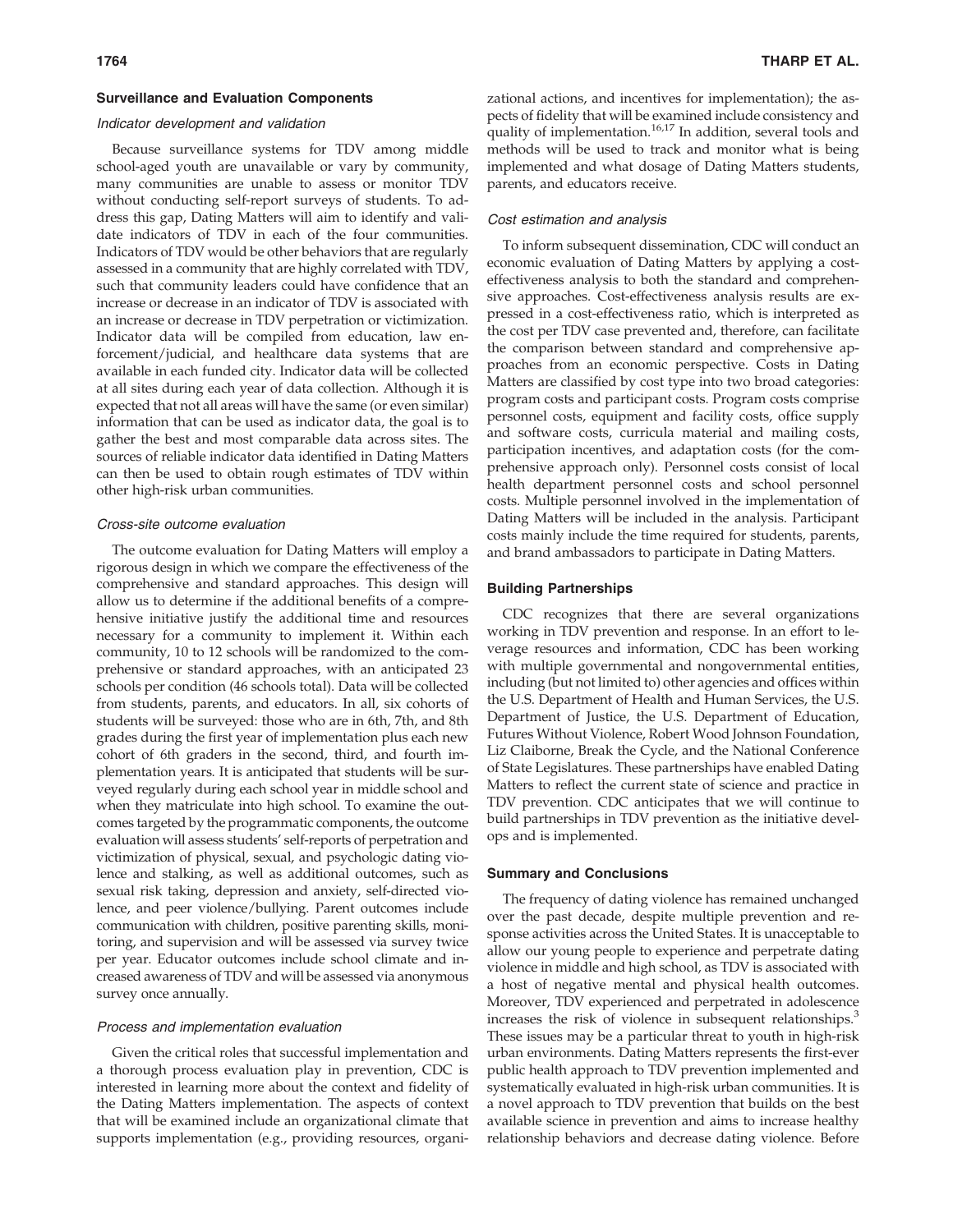# **DATING MATTERS** 1765

being widely disseminated, Dating Matters will be implemented in demonstration communities in Baltimore, Ft. Lauderdale, Chicago, and Oakland from 2011 to 2016 (planning will take place in 2011–2012; full implementation will take place from 2012 to 2016). It is anticipated that products developed as part of Dating Matters (e.g., adaptation package, capacity and readiness assessment, indicators package, policy package) will be publicly available and free of change at the conclusion of the demonstration phase. More information about Dating Matters can be found at www.cdc.gov/violenceprevention.

## Acknowledgments

The work of N.E.L. on this project was supported in part through the Research Participation Program at the CDC, administered by the Oak Ridge Institute for Science and Education through an interagency agreement between the U.S. Department of Energy and CDC.

The findings and conclusions in this report are those of the authors and do not necessarily represent the official position of the CDC.

#### Disclosure Statement

No competing financial interests exist.

#### **References**

- 1. Eaton DK, Kann L, Kinchen S, et al. Youth risk behavior surveillance—United States, 2009. MMWR 2010;59:SS-5.
- 2. Foshee VA, Linder F, MacDougall JE, Bangiwala S. Gender differences in the longitudinal predictors of adolescent dating violence. Prev Med 2001;32:128–141.
- 3. O'Leary KD, Slep AMS. Prevention of partner violence by focusing on behaviors of both young males and females. Prev Sci In press.
- 4. Foshee VA, Bauman KE, Arriaga XB, Helms RW, Koch GG, Linder GF. An evaluation of Safe Dates, an adolescent violence prevention program. Am J Public Health 2008;88:45–50.
- 5. Wolfe DA, Crooks C, Jaffe P, et al. A school-based program to prevent adolescent violence: A cluster randomized trial. Arch Pediatr Adolesc Med 2009;163:692–699.
- 6. Wolfe DA, Wekerle C, Scott K, Staatman A, Grasley C, Reitzel-Jaffe D. Dating violence prevention with at-risk youth: A controlled outcome evaluation. J Consult Clin Psychol 2003;71:279–291.
- 7. Whitaker DJ, Morrison S, Lindquist C, Hawkins SR, O'Neil JA, Nesius AM. A critical review of interventions for the primary prevention of perpetration of dating violence. Aggression Violent Behav 2006;11:151–166.
- 8. Georgeson M, Thorpe LE, Merlino M, Frieden TR, Fielding J, and The Big Cities Health Coalition. Shortchanged? An as-

sessment of chronic disease programming in major US city health departments. J Urban Health Bull N Y Acad Med 2005;82:183–190.

- 9. Foshee VA, Reyes HLM, Ennett ST, Cance JD, Bauman KE, Bowling JM. Assessing the effects of Families for Safe Dates, a family-based teen dating abuse prevention program. Unpublished, 2011.
- 10. Dittus P, Miller KS, Kotchick BA, Forehand R. Why parents matter! The conceptual basis for a community-based HIV prevention program for the parents of African American youth. J Child Fam Stud 2004;13:5–20.
- 11. Forehand R, Armistead L, Long N, et al. Efficacy of a familybased, youth sexual risk program for parents of African American pre-adolescents: A randomized controlled design. Arch Pediatr Adolesc Med 2007;161:1123–1129.
- 12. Backer TE. Finding the balance: Program fidelity and adaptation in substance abuse prevention: A state-of-the-art review. Substance Abuse and Mental Health Services Administration (SAMHSA), Center for Substance Abuse Prevention (CSAP), 2001.
- 13. McLeroy VS, Galbraith JS, Cummings B, et al. Adapting evidence-based behavioral interventions for new settings and target populations. AIDS Educ Prev 2006;18 (Suppl A):59–73.
- 14. Beale B, Luster JN. A framework for collaborative partnership in providing intensive technical assistance, 2009. Available at www.ideadata.org/docs/A%20Framework%20for% 20Collaborative%20Partnership%20in%20Providing% 20Intensive%20Technical%20Assistance.pdf Accessed December 22, 2010.
- 15. Blase K. Technical assistance to promote service and system change. Roadmap to effective intervention practices #4. Tampa, FL: University of South Florida, Technical Assistance Center on Social Emotional Intervention for Young Children, 2009.
- 16. Helfrich CD, Weiner BJ, McKinney MM, Minasian L. Determinants of implementation effectiveness: Adapting a framework for complex innovations. Med Care Res Rev 2007;64:279–303.
- 17. Klein KJ, Sorra JS. The challenge of innovation implementation. Acad Manage Rev 1996;21:1055–1080.

Address correspondence to: Andra Teten Tharp, Ph.D. National Center for Injury Prevention and Control Centers for Disease Control and Prevention 4770 Buford Highway, MS F-64 Atlanta, GA 30341

E-mail: atharp@cdc.gov